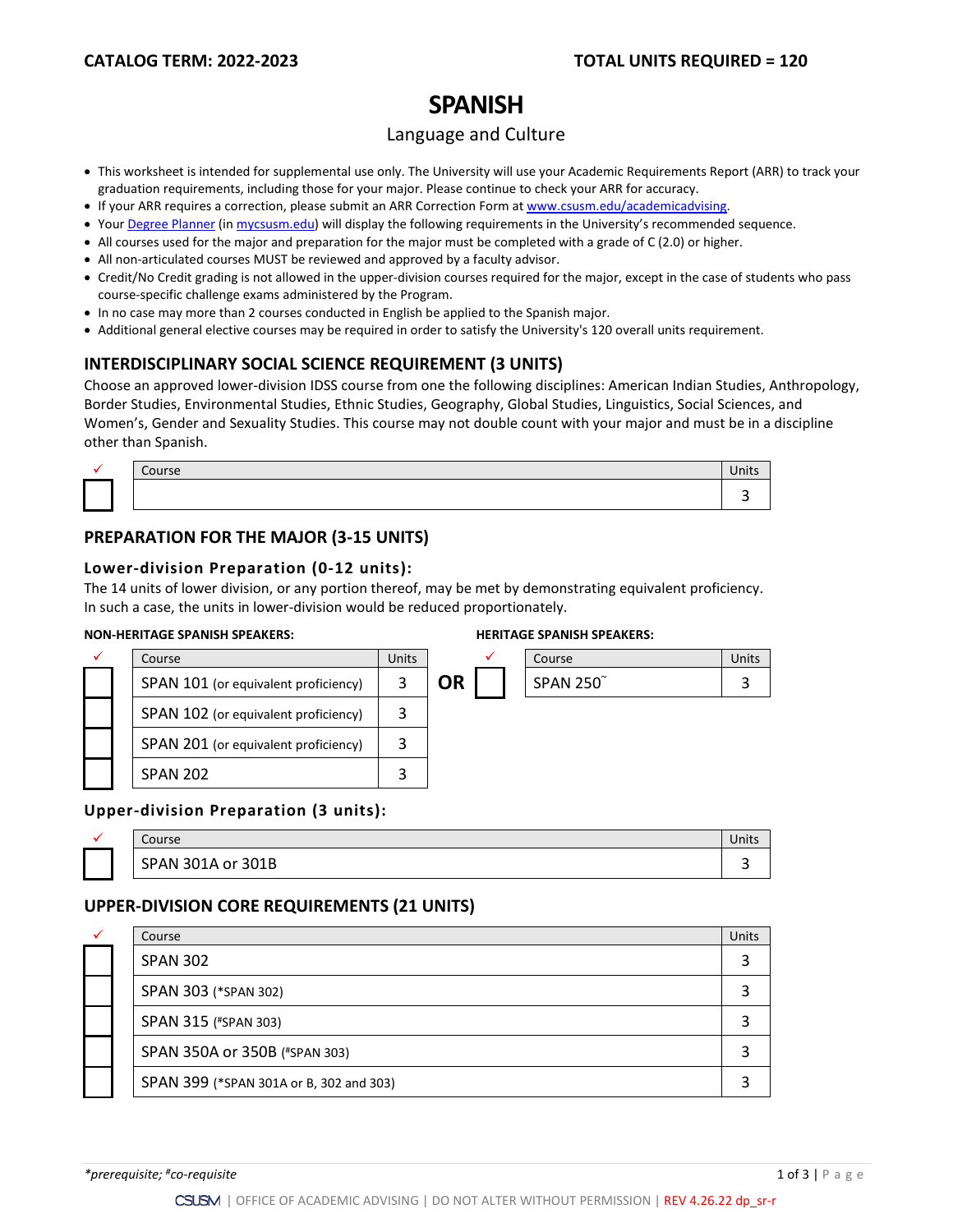# **SPANISH**

#### Language and Culture

#### **Linguistics/Specialized Language Study (6 units):**

Select 2 courses from the following:

SPAN 317 (\*SPAN 303) SPAN 331 (\*SPAN 303)

SPAN 314B-E^ (#SPAN 303) SPAN 330 (\*SPAN 303) SPAN 390 (\*prerequisites vary)

|  | Course                                                                                                                                                                                                                                           | Units |
|--|--------------------------------------------------------------------------------------------------------------------------------------------------------------------------------------------------------------------------------------------------|-------|
|  |                                                                                                                                                                                                                                                  |       |
|  |                                                                                                                                                                                                                                                  |       |
|  | $\sim$ $\sim$<br>$\sim$ . The state of the state of the state of the state of the state of the state of the state of the state of the state of the state of the state of the state of the state of the state of the state of the state of the st |       |

^ No more than one of these courses may be counted for this category of the Core Requirements.

### **LANGUAGE & CULTURE CONCENTRATION REQUIREMENTS (15 UNITS)**

#### **Literature Courses (6 units):**

Select 2 courses from the following:

| SPAN 380 (*SPAN 315)    | SPAN 415 (*SPAN 315)  | SPAN 390 (*prerequisites vary) |
|-------------------------|-----------------------|--------------------------------|
| SPAN 400A-D (*SPAN 315) | SPAN 422S (*SPAN 315) | MLAN 370                       |
| SPAN 410A-Z (*SPAN 315) | SPAN 422S (*SPAN 315) |                                |

|  | Course |  |
|--|--------|--|
|  |        |  |
|  |        |  |

#### **Seminar Course (3 units):**

Select 1 course from the following:

| SPAN 450A (*SPAN 303 and 314, 317, 330 or 331) |
|------------------------------------------------|
| SPAN 450B (*SPAN 400)                          |
| SPAN 450C (*SPAN 350A or 350B)                 |

|  | Course | .115 |
|--|--------|------|
|  |        | . .  |
|  |        |      |

#### **Upper-Division Spain, Latin America or Latinos Course (3 units):**

Select any upper-division course that deals significantly with Spain, Latin America or Latinos in the United States.

| $\sim \sim$ |  |
|-------------|--|
|             |  |

#### **Oral-Based Coursework (3 units):**

Select 1 course from the following:

SPAN 305 (\*SPAN 202)

SPAN 399 (\*SPAN 301A or B, 302 and 303; units are in addition to the units earned from SPAN 399 in the Core)

| `ourse | . .<br>101<br>UIILS |
|--------|---------------------|
|        |                     |

#### **BREADTH REQUIREMENT (3 UNITS):**

*\*prerequisite; #co-requisite* 2 of 3 | Page